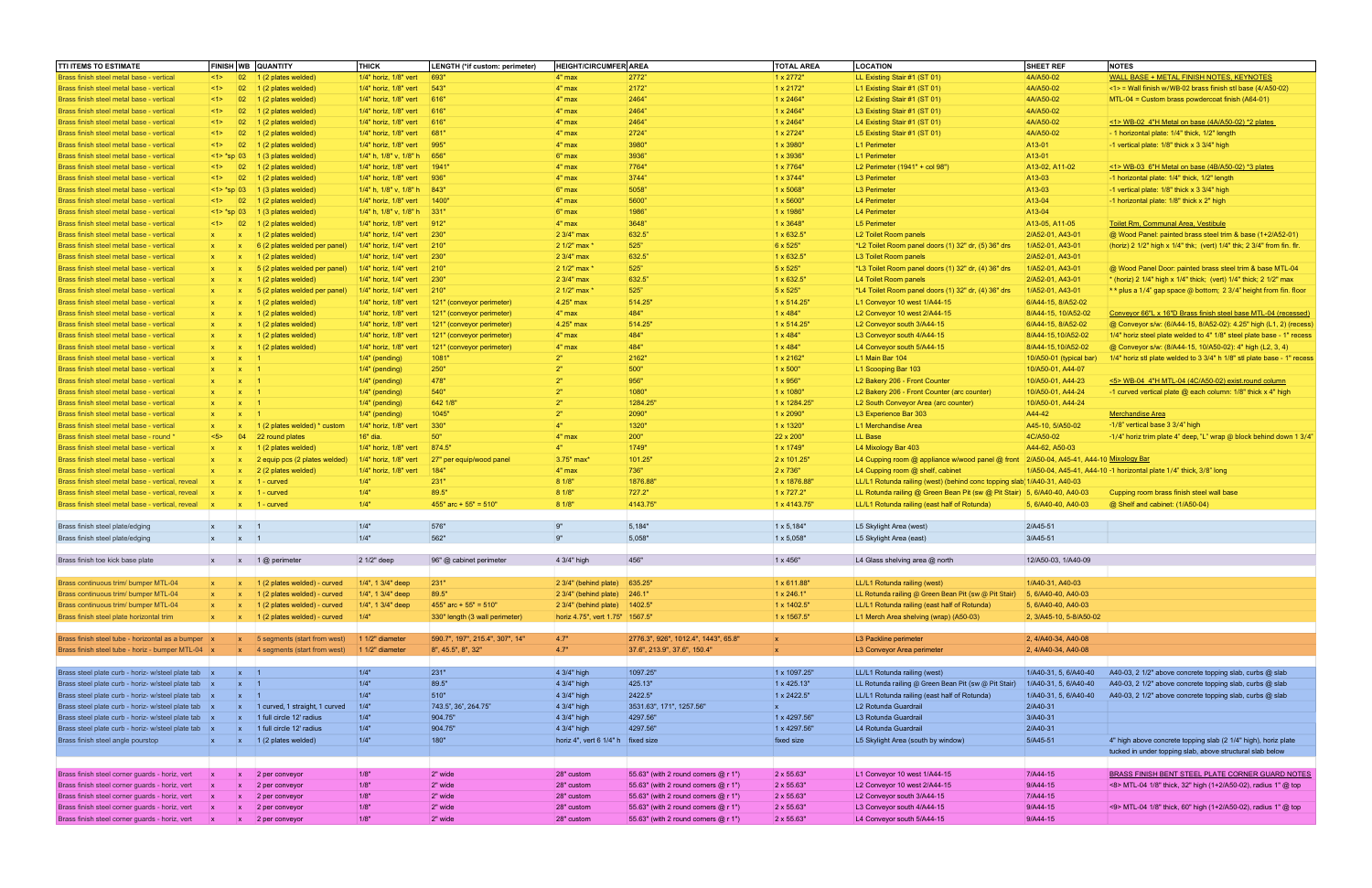| Brass finish steel corner guards - horiz, vert                       | <8>                     | - 9<br>$\mathbf{x}$                                                                        | 1/8"                      | 65"                                              | 32"                            | 63.57" custom                                 | 63.57" x 9                                       | L1 Perimeter                                                             | 1+2/A50-02, A13-01      | * 1" above wall brass base                                   |
|----------------------------------------------------------------------|-------------------------|--------------------------------------------------------------------------------------------|---------------------------|--------------------------------------------------|--------------------------------|-----------------------------------------------|--------------------------------------------------|--------------------------------------------------------------------------|-------------------------|--------------------------------------------------------------|
| Brass finish steel corner guards - horiz, vert                       | <8>                     | 18<br>$\mathbf{x}$                                                                         | 1/8"                      | 65"                                              | 32"                            | 63.57" custom                                 | 63.57" x 18                                      | L2 Perimeter                                                             | 1+2/A50-02, A13-02      |                                                              |
| Brass finish steel corner guards - horiz, vert                       | $ $ <8>                 | 15<br>$\mathbf{x}$                                                                         | 1/8"                      | 65"                                              | 32"                            | 63.57" custom                                 | 63.57" x 15                                      | L3 Perimeter                                                             | 1+2/A50-02, A13-03      |                                                              |
| Brass finish steel corner guards - horiz, vert                       | <8>                     | 18<br>$\mathbf{x}$                                                                         | 1/8"                      | 65"                                              | 32"                            | 63.57" custom                                 | 63.57" x 18                                      | L4 Perimeter                                                             | 1+2/A50-02, A13-04      |                                                              |
|                                                                      | <8>                     | $\overline{7}$<br>$\mathbf{x}$                                                             | 1/8"                      | 65"                                              | 32"                            | 63.57" custom                                 | 63.57" x 7                                       | L5 Perimeter                                                             | 1+2/A50-02, A13-05      |                                                              |
| Brass finish steel corner guards - horiz, vert                       |                         |                                                                                            |                           |                                                  |                                |                                               |                                                  |                                                                          |                         |                                                              |
| Brass finish steel corner guards - horiz, vert                       | <9>                     | 6<br>$\mathbf{x}$                                                                          | 1/8"                      | 121"                                             | 60"                            | 119.57" custom                                | 119.57" x 6                                      | L1 Perimeter                                                             | 1+2/A50-02, A13-01      |                                                              |
| Brass finish steel corner guards - horiz, vert                       | <9>                     | $ 12\rangle$<br>$\mathbf{x}$                                                               | 1/8"                      | 121"                                             | 60"                            | 119.57" custom                                | 119.57" 12                                       | L2 Perimeter                                                             | 1+2/A50-02, A13-02      |                                                              |
| Brass finish steel corner guards - horiz, vert                       | < 9 >                   | $\overline{7}$<br>$\mathbf{x}$                                                             | 1/8"                      | 121"                                             | 60"                            | 119.57" custom                                | 119.57" x 7                                      | L3 Perimeter                                                             | 1+2/A50-02, A13-03      |                                                              |
| Brass finish steel corner guards - horiz, vert                       | <9>                     | $x \mid 4$                                                                                 | 1/8"                      | 121"                                             | 60"                            | 119.57" custom                                | 119.57" x 4                                      | L4 Perimeter                                                             | 1+2/A50-02, A13-04      |                                                              |
|                                                                      |                         |                                                                                            |                           |                                                  |                                |                                               |                                                  |                                                                          |                         |                                                              |
| Brass floor divider feature radial strips                            | $ $ <7><br>$\mathbf{x}$ | 6 total curved strips                                                                      | 1/4"                      | 1424", 1213", 761", 802", 829", 614"             | $11/2$ " h (floor inset)       | 2136", 1819.5", 1141.5", 1203", 1243.5", 921" |                                                  | L1 Floor Plan                                                            | 10/A50-02, A11-01       | BRASS INLAY IN CONC. FLOORING NOTES                          |
| Brass floor divider feature radial strips                            | $ $ <7><br>$\mathbf{x}$ | 6 total curved strips                                                                      | 1/4"                      | 1424", 1213", 761", 802", 829", 614"             | $\vert$ 1 1/2" h (floor inset) | 2136", 1819.5", 1141.5", 1203", 1243.5", 921" |                                                  | L <sub>2</sub> Floor Plan                                                | 10/A50-02, A11-02       | <7> Brass radius feature strip in CON-02                     |
| Brass floor divider feature radial strips                            | <7><br>$\mathbf{x}$     | 6 total curved strips                                                                      | 1/4"                      | 1424", 1213", 761", 802", 829", 614"             | $\vert$ 1 1/2" h (floor inset) | 2136", 1819.5", 1141.5", 1203", 1243.5", 921" |                                                  | L3 Floor Plan                                                            | 10/A50-02, A11-03       | $1424 + 1213 + 761 + 802 + 829 + 614 = 5644$ "               |
| Brass floor divider feature radial strips                            | <7>                     | 6 total curved strips<br>$\mathbf{x}$                                                      | 1/4"                      | 1424", 1213", 761", 802", 829", 614"             | $1/2$ " h (floor inset)        | 2136", 1819.5", 1141.5", 1203", 1243.5", 921" |                                                  | L4 Floor Plan                                                            | 10/A50-02, A11-04       |                                                              |
|                                                                      |                         |                                                                                            |                           |                                                  |                                |                                               |                                                  |                                                                          |                         |                                                              |
| Brass finish curved metal sheet afterburner flue x                   |                         | $\vert x \vert$ 1                                                                          | 26" dia                   | 72"                                              | 94"                            | 6768"                                         | 1 x 6768"                                        | L2 Condiment bar area (4/A45-10)                                         | 1+2/A50-13, 4/A45-10    | <b>AFTERBURNER NOTES</b>                                     |
| Brass finish curved metal sheet afterburner flue                     |                         | $\blacksquare$ 1                                                                           | 26" dia                   | 72"                                              | 94"                            | 6768"                                         | 1 x 6768"                                        | L3 Condiment bar area (14/A50-03)                                        | 1+2/A50-13, 4/A45-10    | 24" diameter, thickness: 1" minus cladding: @ 3/4" thick     |
| Brass finish curved metal sheet afterburner flue x                   |                         | $\vert x \vert$ 1                                                                          | 26" dia                   | 72"                                              | 94"                            | 6768"                                         | 1 x 6768"                                        | L4 Process area 400                                                      | 1+2/A50-13, 4/A45-10    | 24" diameter, thickness: 1" minus cladding: @ 3/4" thick     |
| Brass finish curved metal sheet afterburner flue                     |                         | $\vert x \vert$ 1                                                                          | 26" dia                   | 72"                                              | 94"                            | 6768"                                         | 1 x 6768"                                        | L5 Mechandise Closet 513                                                 | 1+2/A50-13, 4/A45-10    | 24" diameter, thickness: 1" minus cladding: @ 3/4" thick     |
| Brass finish curved metal sheet afterburner flue x                   |                         | $\vert x \vert$ 1                                                                          | 26" dia                   | 72"                                              | 94"                            | 6768"                                         | 1 x 6768"                                        | L1 Roaster Area                                                          | $14 + 16/A50-03$        | 22" diameter; thickness: 1" minus cladding: @ 3/4" thick     |
|                                                                      |                         |                                                                                            |                           |                                                  |                                |                                               |                                                  |                                                                          |                         |                                                              |
| Brass finish bent steel plate adjustable shelves x                   |                         | $\vert x \vert$ 4                                                                          | 1/8", 1/4" curve end 304" |                                                  | custom                         | 2756.5", cutouts @ vert tubes, horiz spacing  | $4 \times 2756.5$ "                              | L4 Cupping room (2784 minus 22 tubes)                                    | A50-04, A45-41, A44-10  |                                                              |
| Brass finish bent steel plate adjustable shelves x                   |                         | $\vert x \vert$ 3                                                                          |                           | 1/8", 1 1/4" curve end 334.56" custom w/openings | $6.25"$ deep                   | 1977.52" w/brass finish pins, tube openings   | $3 \times 1977.52$ "                             | L1 Merch Area shelving (wrap) (A50-03)                                   | 2, 3/A45-10, 5-8/A50-02 |                                                              |
|                                                                      |                         |                                                                                            |                           |                                                  |                                |                                               |                                                  |                                                                          |                         |                                                              |
| Brass finish steel support tubes - vert MTL-04                       |                         | $x \quad 30$                                                                               | 1 1/4" diameter           | 72"                                              | 3.9"                           | 280.8"                                        | 30 x 280.8"                                      | L4 Cupping room @ above plate top, welded to top                         | A50-04, A45-41, A44-10  |                                                              |
| Brass finish steel support tubes - horiz MTL-04 x                    |                         | $x = 11$                                                                                   | 1 1/4" diameter           | 32"                                              | 3.9"                           | 124.8"                                        | 11 x 124.8"                                      | L4 Cupping room @ above plate top, welded to vert                        | A50-04, A45-41, A44-10  |                                                              |
| Brass finish steel tube vertical supports MTL-04 x                   |                         | $\vert x \vert$ 30 (equidistantly)                                                         | 1 1/4" diameter           | 69.5" high                                       | 3.89"                          | 270.36"                                       | 30 tubes x 270.36"                               | L1 Merch Area shelving (wrap) (A50-03)                                   | 2, 3/A45-10, 5-8/A50-02 |                                                              |
| Brass finish steel tube horiz supports MTL-04 x                      |                         | $\vert$ 1 (as countertop)<br>$\mathbf{x}$                                                  | 1 1/4" diameter           | 330" length (3 wall perimeter)                   | 3.89"                          | 1283.7"                                       | 1 tube x 1283.7"                                 | L1 Merch Area shelving (wrap) (A50-03)                                   | 2, 3/A45-10, 5-8/A50-02 |                                                              |
| Brass finish steel tube horiz supports MTL-04 x                      |                         | $6$ (equidistantly)                                                                        | 1 1/4" diameter           | 120" (length of casework)                        | 3.89"                          | 466.8"                                        | 6 tubes @ fixed size                             | L4 Mixology Bar (east wall) shelving                                     | 3/A40-09, 4/A44-74      | 8 eq fascia panels - east wall - 4 supports (x 3), 3 spaces  |
| Brass finish steel tube vertical supports MTL-04 x                   |                         | 12 (equidistantly)                                                                         | 1 1/4" diameter           | 18" high/long                                    | 3.89"                          | 70"                                           | 12 tubes @ fixed size                            | L4 Mixology Bar (east wall) shelving                                     | 3/A40-09, 4/A44-74      | 8 eq fascia panels - east wall - 4 supports (x 3), 3 spaces  |
| Brass finish steel tube horiz supports MTL-04 x                      |                         | $6$ (equidistantly)                                                                        | 1 1/4" diameter           | 179" (length of casework)                        | 3.89"                          | 373.44"                                       | 6 tubes @ fixed size                             | L4 Mixology Bar (north wall) shelving                                    | 3/A40-09, 6/A44-74      | 3 eq fascia panels - north wall - 4 supports (x 3), 3 spaces |
| Brass finish steel tube vertical supports MTL-04 x                   |                         | 12 (equidistantly)<br>$\mathbf{x}$                                                         | 1 1/4" diameter           | 18" high/long                                    | 3.89"                          | 70"                                           | 12 tubes @ fixed size                            | L4 Mixology Bar (north wall) shelving                                    | 3/A40-09, 6/A44-74      |                                                              |
|                                                                      |                         |                                                                                            |                           |                                                  |                                |                                               |                                                  |                                                                          |                         | 3 eq fascia panels - north wall - 4 supports (x 3), 3 spaces |
|                                                                      |                         |                                                                                            |                           |                                                  |                                |                                               |                                                  |                                                                          |                         |                                                              |
| Brass finish steel glass clamps                                      | $\mathsf{X}$            | 4 per gl panel (13 ext, 10 int)                                                            | 1/2"                      | 1" deep, 1" length (or 1 1/2" wide)              | 2" high                        | fixed size                                    |                                                  | $4 \times 13$ clps, $4 \times 10$ clps L1, L2 Grand Stair ST01           | A44-06, A44-01          | * steel clamp sizzes are similar; typical standard size?     |
|                                                                      |                         |                                                                                            |                           |                                                  |                                |                                               |                                                  |                                                                          |                         |                                                              |
| Brass finish steel glass clamps                                      | $\mathsf{X}$            | 4 per glass panel (4)                                                                      | 1/2"                      | 1 1/4" wide                                      | 1 3/4" high                    | fixed size                                    | 16 clamps                                        | L1 Rotunda railing (west)                                                | 1/A40-31, A40-03        |                                                              |
| Brass finish steel glass clamps                                      | $\mathsf{x}$            | 4 per glass panel (1)<br>$\mathbf{x}$                                                      | 1/2"                      | 1 1/2" wide                                      | 1 1/4" deep                    | fixed size                                    | 4 clamps                                         | L1 Rotunda railing @ Spiral Escalator                                    | 2/A40-32, A40-03        |                                                              |
| Brass finish steel glass clamps                                      | $\mathsf{X}$            | 4 per glass panel (1)                                                                      | 1/2"                      | 2" deep                                          | $2"$ wide                      | fixed size                                    | 4 clamps                                         | L1 Rotunda railing @ Green Bean Pit (sw @ Pit Stair) 5, 6/A40-40, A40-03 |                         |                                                              |
| Brass finish steel glass clamps                                      | $\mathsf{X}$            | 4 per glass panel (11)                                                                     | 1/2"                      | 2" deep                                          | 2" wide                        | fixed size                                    | 44 clamps                                        | L1 Rotunda railing (east half of Rotunda)                                | 5, 6/A40-40, A40-03     |                                                              |
| Brass finish steel glass clamps                                      | $\mathsf{X}$            | 4 per glass panel (14)                                                                     | 1/2"                      | 1 1/4" deep                                      | 1 3/4" high                    | fixed size                                    | 56 clamps                                        | L1 Roaster, Drink railing area                                           | 1/A40-30                |                                                              |
| Brass finish steel glass clamps                                      | $\mathsf{X}$            | 4 per glass panel (20)                                                                     | 1/2"                      | 1 1/4" wide                                      | 1 3/4" high                    | fixed size                                    | 80 clamps                                        | L2 Rotunda Guardrail                                                     | 2/A40-31                |                                                              |
| Brass finish steel glass clamps                                      | $\mathsf{X}$            | 4 per glass panel (2)                                                                      | 1/2"                      | 1 1/4" wide, 1 1/2" deep"                        | $11/4"$ high                   | fixed size                                    | 8 clamps                                         | L2 Rotunda (west) @ Rotunda/Escalator                                    | 12/A40-30               |                                                              |
| Brass finish steel glass clamps                                      | $\mathsf{X}$            | 4 per glass panel (20)<br>$\mathbf{x}$                                                     | 1/2"                      | 1 1/4" deep                                      | 1 3/4" high                    | fixed size                                    | 80 clamps                                        | L3 Rotunda Guardrail                                                     | 3/A40-31                |                                                              |
| Brass finish steel glass clamps                                      |                         | 4 per glass panel (20)                                                                     | 1/2"                      | 1 1/4" deep                                      | 1 3/4" high                    | fixed size                                    | 80 clamps                                        | L4 Rotunda Guardrail                                                     | 2/A40-31                |                                                              |
| Brass finish steel glass clamps                                      | $\mathsf{X}$            | 6 per glass panel (37)                                                                     | 1/2"                      | 1 1/2" length, 1" deep (or 2" length)            | $11/2$ " high                  | fixed size                                    | 222 clamps                                       | L3 Packline Area                                                         | 2, 4/A40-34, A40-08     |                                                              |
| Brass finish steel glass clamps                                      | $\mathsf{X}$            | 6 per glass panel (6)<br> X                                                                | 1/2"                      | 1 1/2" length, 1" deep (or 2" length)            | 1 1/2" high                    | fixed size                                    | 36 clamps                                        | L3 Conveyor Area                                                         | 2, 4/A40-34, A40-08     |                                                              |
| Brass finish steel glass clamps                                      | $\mathsf{X}$            | $ 4$ per glass panel (16)<br>$\mathbf{x}$                                                  | 1/2"                      | 2" wide, 1" deep                                 | $11/2$ " high                  | fixed size                                    | 64 clamps                                        | L4 Process Equip Area 406                                                | 3, 4/A40-34, 2/A40-09   |                                                              |
| Brass finish steel glass clamps                                      |                         | 4 per glass panel (8)                                                                      | 1/2"                      | 1 1/4" deep                                      | 1 3/4" high                    | fixed size                                    | 32 clamps                                        | L4 Mixology Bar 403 (west)                                               | A44-62, 8/A40-32        |                                                              |
| Brass finish steel glass clamps                                      | <b>X</b>                | 4 per glass panel (9)                                                                      | 1/2"                      | 1 1/4" deep                                      | 1 3/4" high                    | fixed size                                    | 36 clamps                                        | L2 Straight Escalator Railing (east)                                     | 8/A40-31, 1/A40-07      |                                                              |
| Brass finish steel glass clamps                                      | $\mathsf{x}$            | 4 per glass panel (9)                                                                      | 1/2"                      | 1 1/4" deep                                      | 1 3/4" high                    | fixed size                                    | 36 clamps                                        | L2 Straight Escalator Railing (west)                                     | 8/A40-31, 1/A40-07      |                                                              |
| Brass finish steel glass clamps                                      | $\mathsf{X}$            | 4 per glass panel (9)                                                                      | 1/2"                      | 1 1/4" deep                                      | 1 3/4" high                    | fixed size                                    | 36 clamps                                        | L3 Straight Escalator Railing (east)                                     | 8/A40-31, 2/A40-07      |                                                              |
| Brass finish steel glass clamps                                      | $\mathsf{x}$            | 4 per glass panel (9)                                                                      | 1/2"                      | 1 1/4" deep                                      | 1 3/4" high                    | fixed size                                    | 36 clamps                                        | L3 Straight Escalator Railing (west)                                     | 8/A40-31, 2/A40-07      |                                                              |
| Brass finish steel glass clamps                                      | $\mathsf{x}$            | 4 per glass panel (9)                                                                      | 1/2"                      | 1 1/4" deep                                      | 1 3/4" high                    | fixed size                                    | 36 clamps                                        | L4 Straight Escalator Railing (east)                                     | 8/A40-31, 3/A40-07      |                                                              |
| Brass finish steel glass clamps                                      | $\mathsf{X}$            | 4 per glass panel (9)                                                                      | $1/2"$                    | 1 1/4" deep                                      | 1 3/4" high                    | fixed size                                    | 36 clamps                                        | L4 Straight Escalator Railing (west)                                     | 8/A40-31, 3/A40-07      |                                                              |
| Brass finish steel glass clamps                                      | <b>X</b>                | 4 per glass panel (1)                                                                      | 1/2"                      | 1 1/4" deep                                      | 1 3/4" high                    | fixed size                                    | $ 4$ clamps                                      | L2 Straight Escalator Railing (north)                                    | 4/A40-31, 1/A40-07      |                                                              |
| Brass finish steel glass clamps                                      | $\mathsf{x}$            | 4 per glass panel (1)                                                                      | 1/2"                      | 1 1/4" deep                                      | 1 3/4" high                    | fixed size                                    | $ 4$ clamps                                      | L2 Straight Escalator Railing (south)                                    | 4/A40-31, 1/A40-07      |                                                              |
| Brass finish steel glass clamps                                      | $\mathsf{x}$            | 4 per glass panel (1)                                                                      | 1/2"                      | 1 1/4" deep                                      | 1 3/4" high                    | fixed size                                    | 4 clamps                                         | L4 Straight Escalator Railing (north)                                    | 4/A40-31, 3/A40-07      |                                                              |
| Brass finish steel glass clamps                                      | $\mathsf{X}$            | 4 per glass panel (1)<br>$\mathbf{x}$                                                      | 1/2"                      | 1 1/4" deep                                      | 1 3/4" high                    | fixed size                                    | 4 clamps                                         | L4 Straight Escalator Railing (south)                                    | 4/A40-31, 3/A40-07      |                                                              |
|                                                                      |                         |                                                                                            |                           |                                                  |                                |                                               |                                                  |                                                                          |                         |                                                              |
|                                                                      | $\mathbf{x}$            | $x \quad 9$                                                                                |                           |                                                  |                                |                                               |                                                  |                                                                          |                         |                                                              |
| Brass finish steel handrail brackets MTL-04                          |                         |                                                                                            | 5/8"                      | 14.5" custom                                     | custom                         | 9.25"                                         | 9 x 9.25"                                        | LL, L1 (base) Pit Stair                                                  | 1-4/A40-40              |                                                              |
|                                                                      |                         |                                                                                            |                           |                                                  |                                |                                               |                                                  |                                                                          |                         |                                                              |
| Brass finish steel handrail tube                                     |                         | $\vert x \vert$ 1 - curved                                                                 | 1 1/2" diameter           | 185"                                             | 4.7"                           | 869.5"                                        | 1 x 869.5"                                       | L1 Rotunda railing (west)                                                | 1/A40-31, A40-03        | * design suggest baseball leather wrap vs. brass finish      |
| Brass finish steel handrail tube                                     |                         | $1$ - curved                                                                               | 1 1/2" diameter           | $15 + 43.5$ " = 58.5"                            | 4.7"                           | 275"                                          | 1 x 275"                                         | L1 Rotunda railing @ Green Bean Pit (sw @ Pit Stair) 5, 6/A40-40, A40-03 |                         |                                                              |
| Brass finish steel handrail tube                                     | $\mathbf{x}$            | $1$ - curved<br>$\mathbf{x}$                                                               | 1 1/2" diameter           | 510"                                             | 4.7"                           | 2397"                                         | 1 x 2397"                                        | L1 Rotunda railing (east half of Rotunda)                                | 5, 6/A40-40, A40-03     |                                                              |
| Brass finish steel handrail tube                                     |                         | $1$ - curved                                                                               | 1 1/2" diameter           | 589.5"                                           | 4.7"                           | 2770.65"                                      | 1 x 2770.65"                                     | L1 Roaster, Drink railing area                                           | 1/A40-30                |                                                              |
| Brass finish steel handrail tube                                     |                         | $\vert$ 2 (1 on south, 1 on east)                                                          | 1 1/2" diameter           | 102", 218.5"                                     | 4.7"                           | 479.4", 1026.95"                              | 1 x 479.4", 1 x 1026.95" LL, L1 (base) Pit Stair |                                                                          | 6/A40-30                |                                                              |
| Brass finish steel handrail tube                                     | $\mathsf{x}$            | $2(1$ interior, 1 exterior)                                                                | 1 1/2" diameter           | 552" interior, 747" exterior                     | 4.7"                           | 2,594", 3511"                                 | as given                                         | L1, L2 Grand Stair ST01                                                  | A44-01                  |                                                              |
| Brass finish steel handrail tube<br>Brass finish steel handrail tube | <b>X</b>                | 1 curved, 1 straight, 1 curved 1 1/2" diameter<br>1 full circle 12' radius<br>$\mathsf{X}$ | 1 1/2" diameter           | 743.5", 36", 264.75"<br>904.75"                  | 4.7"<br> 4.7"                  | 3494.45", 169.2", 1244.33"<br>4252.33"        | as given<br>1 x 4252.33"                         | L2 Rotunda Guardrail<br>L4 Rotunda Guardrail                             | 2/A40-31<br>2/A40-31    |                                                              |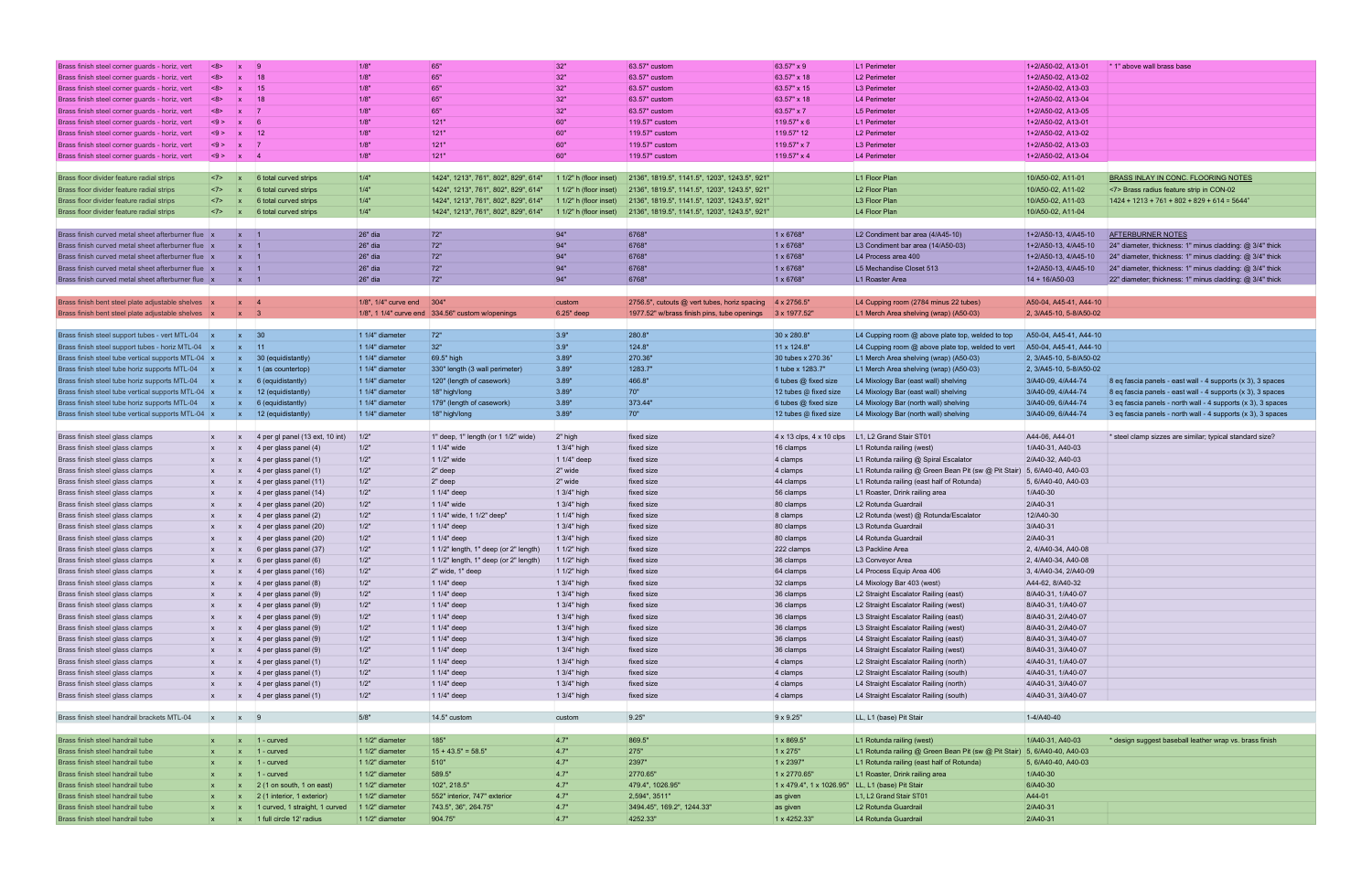| Brass finish steel handrail tube                                                                                   | $\mathbf{x}$ | $\mathbf{x}$                 | 1 straight, 1 curved/straight                              | 1 1/2" diameter   | 183.3" (straight), 72.15" (curve/straight) 4.7" |                                       | 861.5", 339"                             | $1 \times 861.5$ ", 1 $\times$ 339" | L4 Process Equip Area 406                                                    | 1, 3/A40-34, 2/A40-09                    |                                                                                                                                      |
|--------------------------------------------------------------------------------------------------------------------|--------------|------------------------------|------------------------------------------------------------|-------------------|-------------------------------------------------|---------------------------------------|------------------------------------------|-------------------------------------|------------------------------------------------------------------------------|------------------------------------------|--------------------------------------------------------------------------------------------------------------------------------------|
| Brass finish steel handrail tube                                                                                   | $\mathbf{X}$ |                              | 1 - straight                                               | 1 1/2" diameter   | 329.5"                                          | 4.7"                                  | 1548.7                                   | 1 x 1548.7"                         | L4 Mixology Bar 403 (west)                                                   | A44-62, 8/A40-32                         | 8/A40-31                                                                                                                             |
| Brass finish steel handrail tube                                                                                   | $\mathbf{x}$ | $\mathbf{x}$                 | $ 1 -$ straight                                            | 1 1/2" diameter   | 553"                                            | 4.7"                                  | 2,599"                                   | 1 x 2,599"                          | L5 Roof Terrace Railing (west)                                               | 8/A40-31, 2/A30-84                       | A30-85                                                                                                                               |
| Brass finish steel handrail tube                                                                                   | $\mathbf{x}$ |                              | 3 straight pcs w/column breaks 1 1/2" diameter             |                   | 131", 146.5", 72"                               | 4.7"                                  | 615.7", 688.6", 338.4"                   | as given                            | L2 Straight Escalator Railing (east)                                         | 8/A40-31, 1/A40-07                       |                                                                                                                                      |
| Brass finish steel handrail tube                                                                                   | $\mathsf{X}$ | $\mathbf{x}$                 | $\vert$ 1 - straight                                       | 1 1/2" diameter   | 376"                                            | 4.7"                                  | 1767.2"                                  | as given                            | L2 Straight Escalator Railing (west)                                         | 8/A40-31, 1/A40-07                       |                                                                                                                                      |
| Brass finish steel handrail tube                                                                                   | $\mathbf{x}$ | $\mathbf{x}$                 | $1 -$ straight                                             | $11/2$ " diameter | 418.5"                                          | 4.7"                                  | 1967"                                    | as given                            | L3 Straight Escalator Railing (east)                                         | 8/A40-31, 2/A40-07                       |                                                                                                                                      |
| Brass finish steel handrail tube                                                                                   | $\mathbf{x}$ | $\mathbf{x}$                 | ∣1 - straight                                              | 1 1/2" diameter   | 418.5"                                          | 4.7"                                  | 1967"                                    | as given                            | L3 Straight Escalator Railing (west)                                         | 8/A40-31, 2/A40-07                       |                                                                                                                                      |
| Brass finish steel handrail tube                                                                                   | $\mathbf{X}$ |                              | 3 straight pcs w/column breaks 1 1/2" diameter             |                   | 145", 145.5", 80"                               | 4.7"                                  | 681.5", 683.9", 376"                     | as given                            | L4 Straight Escalator Railing (east)                                         | 8/A40-31, 3/A40-07                       |                                                                                                                                      |
| Brass finish steel handrail tube                                                                                   |              |                              | $1 -$ straight                                             | 1 1/2" diameter   | 398.5"                                          | 4.7"                                  | 1873"                                    | as given                            | L4 Straight Escalator Railing (west)                                         | 8/A40-31, 3/A40-07                       |                                                                                                                                      |
| Brass finish steel handrail tube                                                                                   | $\mathbf{x}$ | $\mathbf{x}$                 | $ 1 -$ straight                                            | $11/2$ " diameter | 60"                                             | 4.7"                                  | 282"                                     | as given                            | L2 Straight Escalator Railing (north)                                        | 4/A40-31, 1/A40-07                       |                                                                                                                                      |
| Brass finish steel handrail tube                                                                                   | $\mathsf{X}$ | $\mathsf{x}$                 | $1 -$ straight                                             | 1 1/2" diameter   | 58"                                             | 4.7"                                  | 272.6"                                   | as given                            | L2 Straight Escalator Railing (south)                                        | 4/A40-31, 1/A40-07                       |                                                                                                                                      |
| Brass finish steel handrail tube                                                                                   | $\mathbf{x}$ | $\mathbf{x}$                 | $ 1 -$ straight                                            | $11/2"$ diameter  | 58"                                             | 4.7"                                  | 272.6"                                   | as given                            | L4 Straight Escalator Railing (north)                                        | 4/A40-31, 3/A40-07                       |                                                                                                                                      |
| Brass finish steel handrail tube                                                                                   | $\mathbf{x}$ |                              | x   1 - straight                                           | $11/2$ " diameter | 70.5"                                           | 4.7"                                  | 331.4"                                   | as given                            | L4 Straight Escalator Railing (south)                                        | 4/A40-31, 3/A40-07                       |                                                                                                                                      |
|                                                                                                                    |              |                              |                                                            |                   |                                                 |                                       |                                          |                                     |                                                                              |                                          |                                                                                                                                      |
| Brass finish steel 16GA top enclosure, cap                                                                         | $\mathbf{x}$ | $\mathbf{x}$                 | 2                                                          | 1/8"              | 4" wide custom channel-shape                    | 1/8" high, 1" deep                    | $\mathsf{X}$                             | 2 caps @ size                       | L1 Rotunda railing @ Green Bean Pit (sw @ Pit Stair) 1/A40-33, 1/A40-31      |                                          |                                                                                                                                      |
| Brass finish steel 16GA top enclosure, cap                                                                         | $\mathbf{x}$ | $\mathbf{x}$                 | $ 9\rangle$                                                | 1/8"              | 4" wide custom channel-shape                    | 1/8" high, 1" deep                    | $\mathbf{x}$                             | 9 caps @ size                       | LL/L1 Rotunda railing (west)                                                 | 1/A40-33, 1/A40-31                       |                                                                                                                                      |
| Brass finish steel 16GA top enclosure, cap                                                                         |              | $\mathbf{x}$                 | 28                                                         | 1/8"              | 4" wide custom channel-shape                    | 1/8" high, 1" deep                    | $\mathsf{X}$                             | 28 caps @ size                      | L1 Rotunda railing (east half of Rotunda)                                    | 1/A40-33, 1/A40-31                       |                                                                                                                                      |
| Brass finish steel 16GA top enclosure, cap                                                                         |              | $\mathsf{X}$                 | 46                                                         | 1/8"              | 4" wide custom channel-shape                    | 1/8" high, 1" deep                    | $\mathsf{X}$                             | 46 caps @ size                      | L2 Rotunda Guardrail                                                         | 2/A40-31                                 |                                                                                                                                      |
| Brass finish steel 16GA top enclosure, cap                                                                         |              | $\mathbf{x}$                 | $45 \text{ caps}$                                          | 1/8"              | 4" wide custom channel-shape                    | $1/8$ " high, 1" deep $\vert x \vert$ |                                          | 45 caps @ size                      | L3 Rotunda Guardrail                                                         | 3/A40-31                                 |                                                                                                                                      |
| Brass finish steel 16GA top enclosure, cap                                                                         |              | $\mathbf{x}$                 | $45 \text{ caps}$                                          | 1/8"              | 4" wide custom channel-shape                    | 1/8" high, 1" deep                    | $\mathsf{X}$                             | 45 caps @ size                      | L4 Rotunda Guardrail                                                         | 2/A40-31                                 |                                                                                                                                      |
|                                                                                                                    |              |                              |                                                            |                   |                                                 |                                       |                                          |                                     |                                                                              |                                          |                                                                                                                                      |
| Brass finish steel plate support w/horiz plate                                                                     |              | $\mathbf{x}$                 | $\vert$ 5 plates                                           | 5/8"              | 3" deep, 5/8" wide, custom                      | 141.5" custom                         | 82.25"                                   | 5 plates                            | L1 Rotunda railing (west)                                                    | 1/A40-31, 1/A40-30                       |                                                                                                                                      |
| Brass finish steel plate support w/horiz plate                                                                     |              | $\mathbf{x}$                 | $\vert$ 2 plates                                           | 5/8"              | 3" deep, 5/8" wide, custom                      | 141.5" custom                         | 82.25"                                   | 2 plates                            | L1 Rotunda railing @ Green Bean Pit (sw @ Pit Stair)                         | $\vert$ 5, 6/A40-40, 1/A40-30            |                                                                                                                                      |
| Brass finish steel plate support w/horiz plate                                                                     |              | $\mathsf{X}$                 | 12 plates                                                  | 5/8"              | 3" deep, 5/8" wide, custom                      | 141.5" custom                         | 82.25"                                   | 12 plates                           | L1 Rotunda railing (east half of Rotunda)                                    | 5, 6/A40-40, 1/A40-30                    |                                                                                                                                      |
| Brass finish steel plate support w/horiz plate                                                                     |              | $\mathbf{x}$                 | 16 plates                                                  | 5/8"              | 3" deep, 5/8" wide, custom                      | 141.5" custom                         | 82.25"                                   | 16 plates                           | L1 Roaster, Drink railing area                                               | 1/A40-31, 1/A40-30                       |                                                                                                                                      |
| Brass finish steel plate support w/horiz plate                                                                     |              | $\mathbf{x}$                 | $ 25$ plates                                               | 5/8"              | 3" deep, 5/8" wide, custom                      | 141.5" custom                         | 82.25"                                   | 25 plates                           | L1, L2 Convenience Stair ST01                                                | A40-02, A40-01                           |                                                                                                                                      |
| Brass finish steel plate support w/horiz plate                                                                     |              | $\mathbf{x}$                 | 35 plates                                                  | 5/8"              | 3" deep, 5/8" wide, custom                      | 113.5" custom                         | 66.5"                                    | 33 plates                           | L3 Grand Stair ST01                                                          | A40-02, A40-01                           |                                                                                                                                      |
| Brass finish steel plate support w/horiz plate                                                                     |              | $\mathbf{x}$                 | 23 plates                                                  | 5/8"              | 3" deep, 5/8" wide, custom                      | 141.5" custom                         | 82.25"                                   | 23 plates                           | L2 Rotunda Guardrail                                                         | 2/A40-31, 1/A40-30                       |                                                                                                                                      |
| Brass finish steel plate support w/horiz plate                                                                     |              | $\mathbf{x}$                 | $\vert$ 9 plates                                           | 5/8"              | 3" deep, 5/8" wide, custom                      | 141.5" custom                         | 82.25"                                   | 9 plates                            | L4 Mixology Bar 403 (west)                                                   | A44-62, 8/A40-32                         |                                                                                                                                      |
| Brass finish steel plate support w/horiz plate                                                                     |              | $\mathbf{x}$                 | 6 plates                                                   | 5/8"              | 5" deep, 5/8" wide, custom                      | 34.5" custom                          | 152.57"                                  | 6 plates                            | L4 Process Equip (Railing) 406 (3/A40-34)                                    | 3/A40-30, 2/A40-09                       |                                                                                                                                      |
| Brass fin stl support w/horiz plate (drink ledge)                                                                  |              | $\mathbf{x}$                 | $ 20$ plates                                               | 5/8"              | 3" deep, 5/8" wide, custom                      | 135" custom                           | 83.19"                                   | 20 plates                           | L3 Rotunda Guardrail                                                         | 3/A40-31, 2/A40-30                       |                                                                                                                                      |
|                                                                                                                    |              |                              | $\vert x \vert$ 5 plates                                   | 5/8"              | 3" deep, 5/8" wide, custom                      | 135" custom                           | 83.19"                                   | $5$ plates                          | L1 Roaster, Drink railing area                                               | $ 2, 7/A40-30 $                          |                                                                                                                                      |
| Brass fin stl support w/horiz plate (drink ledge) x                                                                |              |                              | 20 plates                                                  | 5/8"              |                                                 | $30.5"$ custom                        | 131.81"                                  | 20 plates                           | L4 Rotunda Guardrail                                                         | 4/A40-30                                 |                                                                                                                                      |
| Brass fin stl support w/horiz plate (drink ledge) x                                                                |              | $\mathbf{x}$                 |                                                            | 5/8"              | 5" deep, 5/8" wide, custom                      | 30.5"                                 | 134.2"                                   |                                     |                                                                              | 4/A40-30, 2/A40-09                       |                                                                                                                                      |
| Brass fin stl support w/horiz plate (drink ledge) x                                                                | $\mathbf{x}$ | $\mathbf{x}$<br>$\mathbf{x}$ | 13 plates                                                  | 5/8"              | 5" deep, 5/8" wide, custom                      |                                       | fixed size                               | 13 plates<br>45 plates              | L4 Process Equip (Drink Ledge) (3/A40-34)<br>L3 Packline Area                | 2, 4/A40-34, A40-08                      |                                                                                                                                      |
| Brass finish steel plate vertical support                                                                          |              |                              | 45 plates<br>$ 9$ plates                                   | 5/8"              | 6 1/2" deep (sim as below)                      | 45" high                              | fixed size                               | $9$ plates                          |                                                                              | 2, 4/A40-34, A40-08                      |                                                                                                                                      |
| Brass finish steel plate vertical support                                                                          | $\mathbf{X}$ | $\mathbf{x}$                 |                                                            | 5/8"              | 6 1/2" deep (sim as above)                      | 45" high<br>33"                       |                                          |                                     | L3 Conveyor Area (by Packline Area)                                          | 1, 3/A40-34, 2/A40-09                    |                                                                                                                                      |
| Brass finish steel plate vertical support                                                                          | $\mathbf{x}$ | $\mathbf{x}$<br>$\mathbf{x}$ | $ 2(2)$ per door)<br>14 equidistant                        | 5/8"              | $5"$ deep<br>3" deep, 5/8" wide, custom         | 33" custom                            | fixed size<br>97.6"                      | $2(2$ per door)                     | L4 Process Equip (Doors) 406 (8/A40-30)<br>L5 Roof Terrace Railing (west)    | 8/A40-31, 2/A30-84                       | A30-85                                                                                                                               |
| Brass finish steel plate support w/horiz plate<br>Brass finish steel plate support w/horiz plate                   |              | $\mathbf{x}$                 | $\vert 6, 2, 11 \vert$ pieces eq                           | 5/8"              | 3" deep, 5/8" wide, custom                      | 33" custom                            | 97.6"                                    | 14 plates<br>19 plates              | L5 Roof Terrace Railing (northeast)                                          | 8/A40-31, 4/A30-85                       | A30-84                                                                                                                               |
| Brass finish steel plate support w/horiz plate                                                                     |              | $\mathbf{x}$                 | 10                                                         | 5/8"              | 3" deep, 5/8" wide, custom                      | 141.5" custom                         | 82.25"                                   | 10 plates x 82.25"                  | L2 Straight Escalator Railing (east)                                         | 8/A40-31, 1/A40-07                       | * Total # Item repeated 6 times (east & west sides per 3 levels)                                                                     |
| Brass finish steel plate support w/horiz plate                                                                     |              | $\mathsf{X}$                 | $ 10\rangle$                                               | 5/8"              | 3" deep, 5/8" wide, custom                      | 141.5" custom                         | 82.25"                                   | 10 plates x 82.25"                  | L2 Straight Escalator Railing (west)                                         | 8/A40-31, 1/A40-07                       |                                                                                                                                      |
| Brass finish steel plate support w/horiz plate                                                                     |              | $\mathsf{X}$                 | $ 10\rangle$                                               | 5/8"              | 3" deep, 5/8" wide, custom                      | 141.5" custom                         | 82.25"                                   | 10 plates x 82.25"                  | L3 Straight Escalator Railing (east)                                         | 8/A40-31, 2/A40-07                       | * Total # Item repeated 6 times (east & west sides per 3 levels)                                                                     |
| Brass finish steel plate support w/horiz plate                                                                     |              | $\mathbf{x}$                 | $ 10\rangle$                                               | 5/8"              | 3" deep, 5/8" wide, custom                      | 141.5" custom                         | 82.25"                                   | 10 plates x 82.25"                  | L3 Straight Escalator Railing (west)                                         | 8/A40-31, 2/A40-07                       |                                                                                                                                      |
| Brass finish steel plate support w/horiz plate                                                                     |              | $\mathbf{x}$                 | $ 10\rangle$                                               | 5/8"              | 3" deep, 5/8" wide, custom                      | 141.5" custom                         | 82.25"                                   | 10 plates x 82.25"                  | L4 Straight Escalator Railing (east)                                         | 8/A40-31, 3/A40-07                       | * Total # Item repeated 6 times (east & west sides per 3 levels)                                                                     |
| Brass finish steel plate support w/horiz plate                                                                     |              | $\mathsf{x}$ 10              |                                                            | 5/8"              | 3" deep, 5/8" wide, custom                      | 141.5" custom                         | 82.25"                                   | 10 plates x 82.25"                  | L4 Straight Escalator Railing (west)                                         | 8/A40-31, 3/A40-07                       |                                                                                                                                      |
| Brass finish steel plate support w/horiz plate                                                                     |              | $x \mid 2$                   |                                                            | 5/8"              | 3" deep, 5/8" wide, custom                      | 141.5" custom                         | 82.25"                                   | 2 plates x 82.25"                   | L2 Straight Escalator Railing (north)                                        | 4/A40-31, 1/A40-07                       | * Total # Item repeated 4 times (north & south per 2 levels)                                                                         |
| Brass finish steel plate support w/horiz plate                                                                     |              | 2 <br>$\mathbf{x}$           |                                                            | 5/8"              | 3" deep, 5/8" wide, custom                      | 141.5" custom                         | 82.25"                                   | 2 plates x 82.25"                   | L2 Straight Escalator Railing (south)                                        | 4/A40-31, 1/A40-07                       | * Total # Item repeated 4 times (north & south per 2 levels)                                                                         |
| Brass finish steel plate support w/horiz plate                                                                     |              | $\mathbf{x}$                 | $ 2\rangle$                                                | 5/8"              | 3" deep, 5/8" wide, custom                      | 141.5" custom                         | 82.25"                                   | 2 plates x 82.25"                   | L4 Straight Escalator Railing (north)                                        | 4/A40-31, 3/A40-07                       | * Total # Item repeated 4 times (north & south per 2 levels)                                                                         |
| Brass finish steel plate support w/horiz plate                                                                     | $\mathbf{x}$ | $\vert x \vert \vert 2$      |                                                            | 5/8"              | 3" deep, 5/8" wide, custom                      | 141.5" custom                         | 82.25"                                   | 2 plates x 82.25"                   | L4 Straight Escalator Railing (south)                                        | 4/A40-31, 3/A40-07                       | * Total # Item repeated 4 times (north & south per 2 levels)                                                                         |
|                                                                                                                    |              |                              |                                                            |                   |                                                 |                                       |                                          |                                     |                                                                              |                                          |                                                                                                                                      |
| Brass finish steel plate safety railing                                                                            | $x \times 4$ |                              |                                                            | 5/8"              | 3" deep, 5/8" wide, custom                      | 36" custom                            | 90.75"                                   | 4 plates x 90.75"                   | L2 Rotunda (west) @ Rotunda/Escalator                                        | 12/A40-30                                | (similar to steel plate support w/o horiz plate for round handrail)                                                                  |
|                                                                                                                    |              |                              |                                                            |                   |                                                 |                                       |                                          |                                     |                                                                              |                                          |                                                                                                                                      |
| Brass finish steel fascia/guardrail (below railing)  x                                                             |              |                              | $\vert x \vert$ 1 - curved                                 | 1/4"              | $231" + 5.5"$ (2) ends = 242"                   | 32 3/4" high                          | 7925.25"                                 | 1 x 7827.25"                        | LL/L1 Rotunda railing (west)                                                 | 1/A40-31, A40-03                         |                                                                                                                                      |
| Brass finish steel fascia/guardrail (below railing) x                                                              |              |                              | $x \mid 1$ - curved                                        | 1/4"              | 89.5"                                           | 32 3/4" high                          | 2931"                                    | 1 x 2931"                           | LL/L1 Rotunda railing @ Green Bean (sw @ Pit Stair) 5, 6/A40-40, A40-03      |                                          |                                                                                                                                      |
| Brass finish steel fascia/guardrail (below railing) x                                                              |              |                              | $x \mid 1$ - curved                                        | 1/4"              | 510"                                            | 32 3/4" high                          | 16702.5"                                 | 1 x 16702.5"                        | LL/L1 Rotunda railing (east half of Rotunda)                                 | 5, 6/A40-40, A40-03                      |                                                                                                                                      |
| Brass finish steel fascia guardrail, z-gravity clips  x                                                            |              |                              | $x$ 3 pieces, each eq panels w/in                          | 1/4"              | 189" (3 reveals), 122" (2 rvls), 16"            | 58"                                   | 10,962", 7076", 928"                     | 10,962", 7076", 928"                | L2 Grand Stair ST01                                                          | A44-06, A44-01                           | 1/4" reveal @ CL per piece. No bend.                                                                                                 |
| Brass finish steel fascia guardrail, z-gravity clips x                                                             |              |                              | $\vert x \vert$ 8 equal pieces                             | 1/4"              | 40" custom                                      | 90" custom                            | 27,665" minus door & 4 (12" dia portals) | 27,617" total                       | L4 Mixology Bar 403 (east wall)                                              | 3/A40-09, 6/A40-31                       | 1/4" reveal at CL. Panel bend @ 63" from top                                                                                         |
| Brass finish steel fascia guardrail, z-gravity clips x                                                             |              |                              | $x \mid 4$ equal pieces                                    | 1/4"              | 42" custom                                      | 90" custom                            | 15,860.5" minus 2 (12' dia portals)      | 15,836.5" total                     | L4 Mixology Bar 403 (south wall)                                             | 4/A40-09, 5/A40-31                       | 1/4" reveal @ CL. No bend                                                                                                            |
| Brass finish steel fascia guardrail, z-gravity clips x                                                             |              |                              | $x = 3$ equal pieces                                       | 1/4"              | 33"                                             | 90"                                   | 8910"                                    | $3 \times 8910"$                    | L4 Mixology Bar 403 (north wall)                                             | 3/A40-09, 6/A40-31                       | 1/4" reveal at CL. Panel bend @ 61 from top (12/A50-03)                                                                              |
| Brass finish steel fascia guardrail, z-gravity clips  x                                                            |              | $\mathbf{x}$                 | 8 equal pieces                                             | 1/4"              | 41"                                             | 90"                                   | 3690"                                    | 8 x 3690"                           | L4 Mixology Bar 403 (west wall)                                              | A40-09, 8/A40-31                         | 1/4" reveal at CL. Panel bend @ 29" from top                                                                                         |
| Brass finish steel fascia plate                                                                                    |              | $\mathbf{x}$                 |                                                            | 1/4"              | 576"                                            | 47.75"                                | 27,504"                                  | $1 \times 27,504"$                  | L5 Skylight Area (west)                                                      | 2/A45-51                                 | 1/4" reveal @ 5 panels, 4 equidistant                                                                                                |
| Brass finish steel fascia plate                                                                                    |              |                              |                                                            |                   |                                                 | 47.75"                                | 26,836"                                  | $1 \times 26,836"$                  | L5 Skylight Area (east)                                                      | 3/A45-51                                 | 1/4" reveal @ 5 panels, 3 equidistant                                                                                                |
|                                                                                                                    |              |                              |                                                            |                   |                                                 |                                       |                                          |                                     |                                                                              |                                          |                                                                                                                                      |
|                                                                                                                    | $\mathbf{x}$ | $\mathbf{x}$                 |                                                            | 1/4"              | 562"                                            |                                       |                                          |                                     |                                                                              |                                          |                                                                                                                                      |
| Brass finish steel fascia guardrail, z-gravity clips  x                                                            |              | $X -$                        | 9 eq panels (no bend)                                      | 1/4"              | 41" per panel                                   | 59.5"                                 | 2439.5"                                  |                                     | L2 Straight Escalator Railing (east)                                         | 8/A40-31, 1/A40-07                       | 1/4" reveal at CL. 8 eq panels aligned w/vertical supports above                                                                     |
| Brass finish steel fascia guardrail, z-gravity clips  x                                                            |              |                              | $\vert x \vert$   9 eq panels (no bend)                    | 1/4"              | 41" per panel                                   | 59.5"                                 | 2439.5"                                  |                                     | L2 Straight Escalator Railing (west)                                         | 8/A40-31, 1/A40-07                       | 1/4" reveal at CL. 8 eq panels aligned w/vertical supports above                                                                     |
| Brass finish steel fascia guardrail, z-gravity clips x                                                             |              |                              | $\vert x \vert$ 9 eq panels (no bend)                      | 1/4"              | 46.5" per panel                                 | 59.5"                                 | 2766.8"                                  |                                     | L3 Straight Escalator Railing (east)                                         | 8/A40-31, 2/A40-07                       | 1/4" reveal at CL. 8 eq panels aligned w/vertical supports above                                                                     |
| Brass finish steel fascia guardrail, z-gravity clips x                                                             |              |                              | $\vert x \vert$ 9 eq panels (no bend)                      | 1/4"              | 46.5" per panel                                 | 59.5"                                 | 2766.8"                                  |                                     | L3 Straight Escalator Railing (west)                                         | 8/A40-31, 2/A40-07                       | 1/4" reveal at CL. 8 eq panels aligned w/vertical supports above                                                                     |
| Brass finish steel fascia guardrail, z-gravity clips x<br>Brass finish steel fascia guardrail, z-gravity clips   x |              |                              | $x = 9$ eq panels (no bend)<br>$x = 9$ eq panels (no bend) | 1/4"<br>1/4"      | 43.5" per panel<br>43.5" per panel              | 59.5"<br>59.5"                        | 2588.3"<br>2588.3"                       |                                     | L4 Straight Escalator Railing (east)<br>L4 Straight Escalator Railing (west) | 8/A40-31, 3/A40-07<br>8/A40-31, 3/A40-07 | 1/4" reveal at CL. 8 eq panels aligned w/vertical supports above<br>1/4" reveal at CL. 8 eq panels aligned w/vertical supports above |